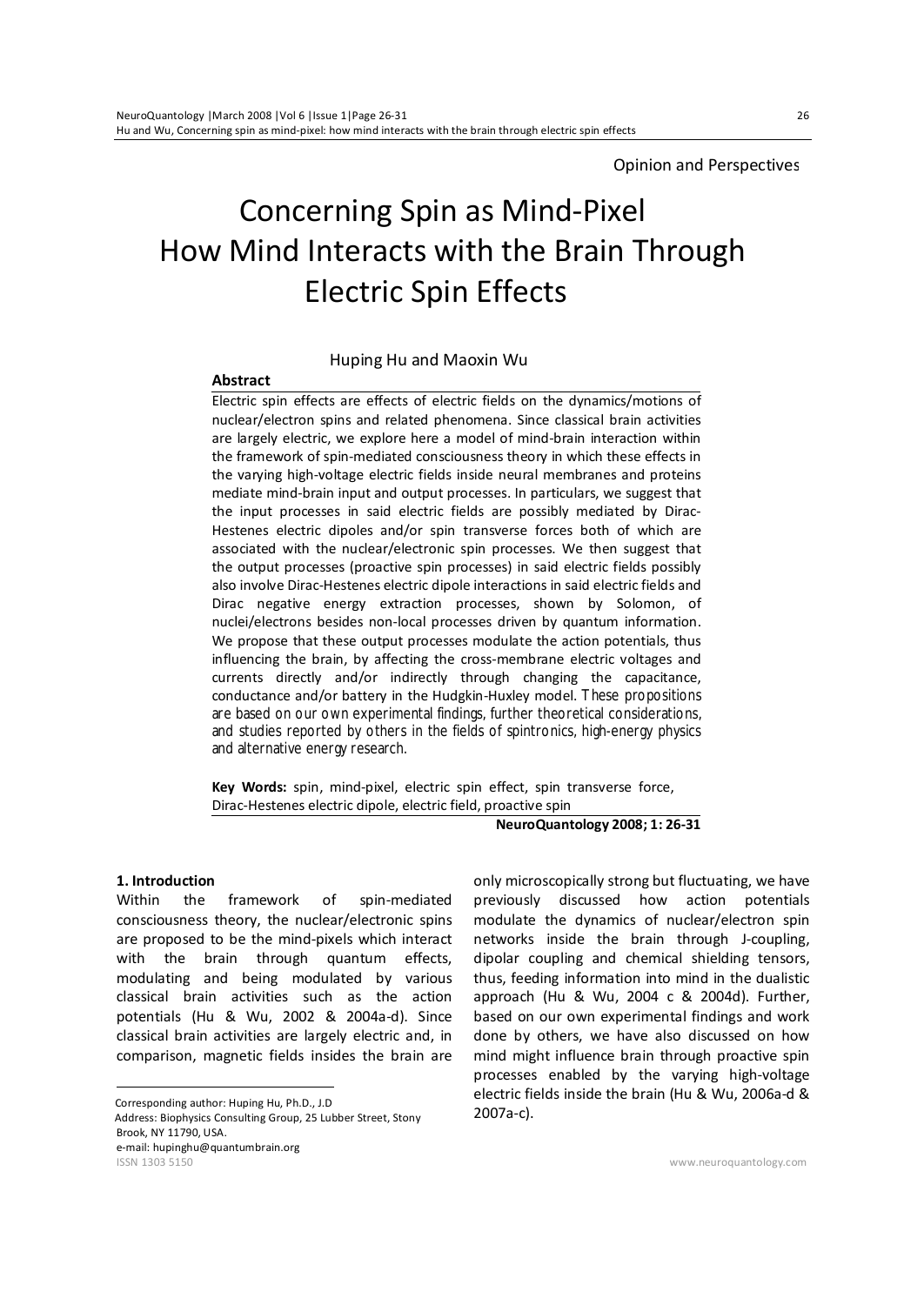What we have not explored in details so far are the electric spin effects which are the direct effects of electric fields on the dynamics/motions of nuclear and/or electronic spins and related phenomena, and their possible roles in mind-brain interactions. Thus, we explore here a more specific model of mind-brain interaction within aforesaid framework in which the said electric spin effects in the varying high-voltage electric fields inside neural membranes and proteins mediate mind-brain input and output processes.

In what to follow, we will first briefly describe our experimental results and discuss their implications on mind-brain interaction. We will then suggest that brain-mind input processes in the electric fields are possibly mediated by spin transverse forces and/or Dirac-Hestenes electric dipoles both of which are associated with the nuclei/electron spin processes. We will then suggest that the output processes (proactive spin processes) in said electric fields possibly involve Dirac negative energy extraction processes, as shown by Solomon (2006 &2007), and also Dirac-Hestenes electric dipole interactions of nuclei and/or electrons besides non-local processes driven by quantum information shown buy us. We suggest that these output processes modulate the action potentials, thus influencing the brain, by affecting the cross-membrane electric voltages and currents directly and/or indirectly through changing the capacitance, conductance and/or battery in the Hudgkin-Huxley model.

### **2. Recent Experimental Findings**

In the first set of experiments, we tested the possibility of quantum-entangling the quantum entities inside the brain with those in an external anesthetic sample. We found that applying magnetic pulses to the brain when a general anesthetic sample was placed in between caused the brain to feel the effect of said anesthetic for several hours after the treatment as if the test subject had actually inhaled the same (Hu & Wu, 2006b & 2006c). We then verified that the said brain effect is indeed the consequence of quantum entanglement between quantum entities inside the brain and those of the chemical substance under study induced by the photons of the magnetic pulses or applied lights (*id*). We suggest that the said quantum entities inside the brain are nuclear or electronic spins (*id*).

In the second sets of experiments, we measured the changes of physical and/or chemical parameters in simple quantum- entangled systems. We found that the pH value and temperature of water in a detecting reservoir quantum-entangled with water in a remote reservoir can change against local environment when the latter is manipulated under the condition that the water in the detecting reservoir is able to exchange energy with its local environment (*id*). We also found that the gravity of water in a detecting reservoir quantum-entangled with water in a remote reservoir can change against local gravity when the latter was remotely manipulated (Hu & Wu, 2006d & 2007a).

Let us assume that (1) one wants to lift one's finger; (2) the said desire (free will) is represented by quantum information in one's mind; and (3) the mind is quantum-entangled with brain through mind-pixels which are nuclear and/or electron spins inside the brain. Then our experimental results suggest that it is possible for one's mind to affect the action potentials in the brain thus lifting one's finger through nuclear and/or electron spin mediated non-local processes.

#### **3. Spin Transverse Force**

Recent studies in spintronics have shown that an electric field will exert a transverse torque/force on a moving spin (see, *e.g.*, Sun *et al* 2004; Shen, 2005). This is actually not hard to understand since according to special theory of relativity a moving spin in an electric field sees a magnetic field.

Sun *et al* (2004) has shown that a moving spin is affected by an external electric field and feels a force/torque as **m**×**[**(**v**/c<sup>2</sup> )×**E**] where **m** and **v** are respectively the magnetic moment and the velocity of the moving spin and **E** is the external magnetic field.

Shen (2005) has shown that, as a relativistic quantum mechanical effect, an external electric field exerts a transverse force on an electron spin 1/2 if the electron is moving. The said spin force, analogue to the Lorentz force on an electron charge in a magnetic field, is perpendicular to the electric field and the spin motion when the spin polarization is projected along the electric field (*Id*).

Indeed, while this paper is been written, this effect has just been successfully used in the laboratory to flip the spin of an electron in a quantum dot by applying an oscillating electric field (Nowack, *et al*, 2007). The electric field induces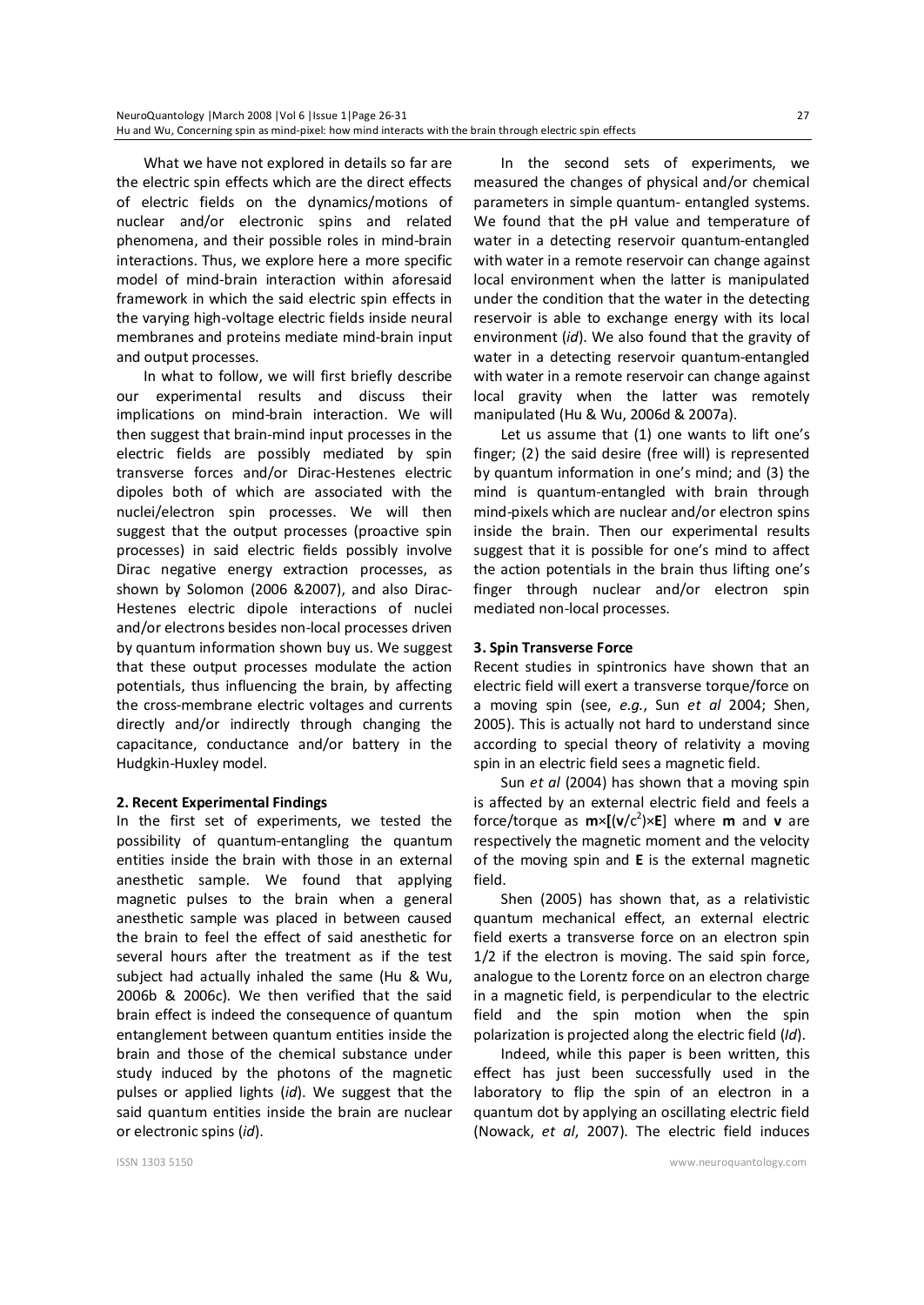coherent transitions (Rabi oscillations) between spin-up and spin-down with 90° rotations as fast as ~55 ns and the analysis done by the authors indicates that the electrically-induced spin transitions are mediated by the spin-orbit interaction (*Id*).



**Fig.1.** Illustration of spin transverse torque/force *f* exerted on a nuclear/electronic spin on a molecular chain or fragment inside the neural membranes and proteins.

Therefore, we specifically propose here (Proposition I) that the interactions between the moving nuclear/electronic spins in neural membranes and proteins and the varying highvoltage electric fields there directly feed information into mind in the dualistic mind-brain approach of spin mediated consciousness theory.

To illustrate this particular mechanism, we now consider the spin transverse force exerted on a proton spin of a hydrogen atom connected to the carbon chain of a phosphate lipid located inside the neural membranes as shown in Figure 1. As the carbon chain rotates in parallel to the intense electric field **E** across the neural membranes, the vertical proton spin moving in a circle perpendicular to the carbon chain sees a magnetic field in the rotating frame of reference thus feels a transverse torque/force *f* toward the rotating plane. Quantitative calculations shall be performed in a separate paper.

This spin transverse torque/force enables the neural spike trains to directly influence the nuclear/electronic spin networks in neural membranes and proteins thus inputting information into mind in the dualistic approach.

#### **4. Dirac-Hestenes Electric Dipole**

It has been long known that in an external electric field, the Dirac particle such as an electron or nuclear sub-entity acts as if it has an imaginary electric moment |**d**|=*i*eħ/2mc where *i* is the imaginary unit - square root of -1. Dirac was aware this in 1928 and wrote that "[t]he electric moment, being a pure imaginary … should not…appear in the model [and it] is doubtful whether the electric moment has any physical meaning ..." (Dirac, 1928). Later, Dirac stated that "these extra terms involve some new physical effects, but since they are not real they do not lend themselves very directly to physical interpretation" (Dirac, 1983). We comment here that whether the electric dipole is real or imaginary may depend on the reference frame or representation used.

It was Hestenes who showed that Dirac magnetic and electric dipole moments have same origin associated with spin and magnetization (For a review, see, Hestenes, 2003). In Hestenes' formulism, magnetic moment density is not directly proportional to the spin but "dually proportional." The duality factor  $e^{i\beta}$  has the effect of generating an effective electric dipole moment for the Dirac particle. Hestenes commented that "this seems to conflict with experimental evidence that the electron has no detectable electric moment, but the issue is subtle" (*Id*).

However, while this paper is being revised, Hestenes has just released two papers addressing this very same issue (Hestenes, 2008a & 2008b). He now proposes a zitterbewegung model which can either be regarded as a quasi-classical approximation that embodies structural features of the Dirac equation or treated as a formulation of fundamental properties of the electron that are manifested in the Dirac equation in some kind of average form. His suggested averaging over zitterbewegung as seen in the rest frame of the Dirac particle contains both a real magnetic dipole and real electric dipole (*id*). Hestenes further believes that this real electric dipole might already have experimental support (*id*).

Other researchers have also shown recently that the magnetic and electric dipole moments of a fermion are closely related because they determine the real and imaginary part of the same physical quantity (Feng *et al*, 2001; Graesser & Thomas, 2002).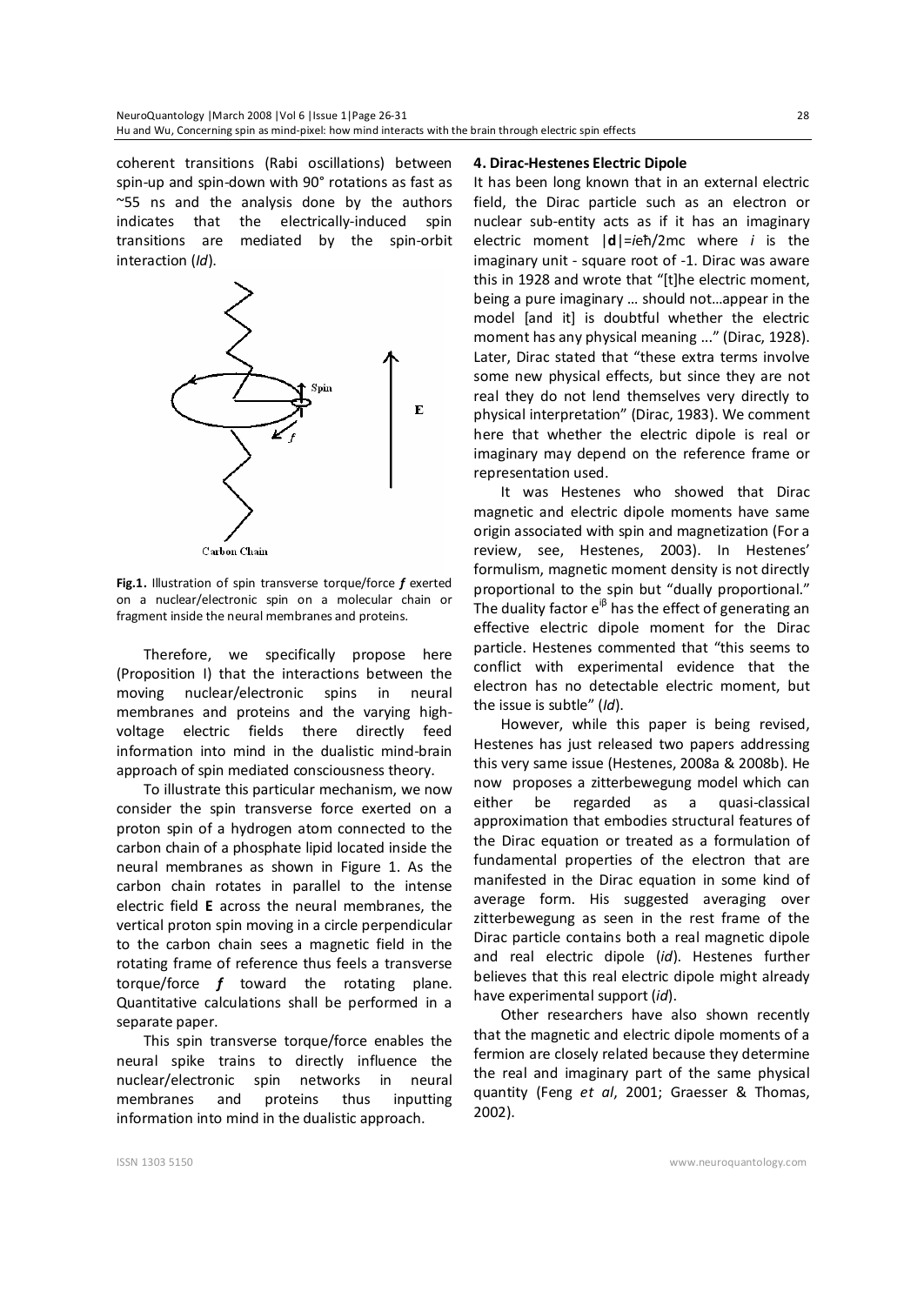Further, Silenko has recently shown in the Foldy-Wouthuysen representation that although the influence of the electric dipole moment on the Dirac particle motion is negligibly small in an external electric field, it influences significantly the spin motion of the said particle (Silenko, 2006).

Furthermore, in the classical models of the Dirac particle, fast oscillating electric dipole moments also appear (Rivas, 2005; Gauthier 2006). These findings coincide with earlier finding that a moving magnetic dipole induces an electric dipole  $d=(v/c^2)$   $\times$  m, where **m** and **v** are respectively the magnetic moment and the velocity of the moving spin, as a relativistic effect (Rosser, 1964). Rivas (2005) believes that what is lacking in the typical quantum mechanical wave equation is this oscillating electric dipole. He states that "in general, the average value of this term in an electric field of smooth variation is zero, [but] in high intensity fields or in intergranular areas in which the effective potentials are low, but their gradients could be very high, this average value should not be negligible." Rivas further showed that the electric moment of the classical Dirac electron could lead to interesting physical effects (*Id*).

Here we specifically propose (Proposition II) that in the dualistic mind- brain approach of spinmediated conscious- ness theory the interactions between the Dirac-Hestenes electric dipoles of nuclei and/or electrons with the varying highvoltage electric fields inside the neural membranes and proteins directly feed information carried by the neural spike trains into mind through the varying high-voltage action potentials.

Do we have any other justifications for Proposition I besides the points already discussed above? The answer, indeed, is "Yes." First, even if the Dirac electric dipole is purely imaginary with no known physical consequence, we argue that in the dualistic mind-brain approach, it may serve as an information receiver in the non-local domain where mind resides for the simple reason that such nonlocal domain is likely amicable to a description by the imaginary numbers (See, e.g., Rauscher & Targ, 2001).

Second, we strongly believe that the origin of the electric dipole is intrinsically associated with a Dirac particle actually being a composite entity with the un- manifested negative energy side of the entity inseparably accompanying positive energy side of the entity. We have reason to believe that the un-manifested side of the entity is an active participant in the primordial self-referential spin processes driving quantum mechanics, spacetime dynamics and consciousness as will be discussed elsewhere in due time (Also see, Hu & Wu, 2003 & 2004b).

### **5. Output Process through Proactive Spin**

Previously, we have discussed how mind might influence the brain through primordial selfreferential spin processes (Hu & Wu, 2007c). Our thoughts were that the manifestation of free will is intrinsically associated with the nuclear and/or electron spin processes inside the varying highvoltage environment of the neural membranes and proteins which likely enable the said spin processes to be proactive, that is, being able to utilize nonlocal energy (potential) and quantum information to influence brain activities through spin chemistry and possibly other chemical and/or physical processes in defiance of the second law of thermodynamics (*Id*).

With respect to possible evidence, we pointed out that: (1) our own experiments suggest that nonlocal energy/potential and quantum information may influence brain function through quantum entanglement mediated processes (Hu & Wu, 2006a-d; 2007a); (2) the well-known placebo effect clearly indicates the influence of the mind over body; (3) many experimental reports in parapsychology indicate the plausibility of mind's influences over brain or matter (e.g., Jahn & Dunn, 2005; Tiller, 2007; Graham, 2006; Radin, 2006); and (4) in the field of alternative energy research, there are numerous papers reporting excess heat being produced through electrophoreses and various plasma discharge schemes the common feature of which is that somehow under the influence of electric fields or high electric voltages, excess heat was claimed to be produced from the vacuum or age-old ether (e.g., Graneau & Graneau, 1983; Correa & Correa, 2004).

Here we suggest possible additional mechanisms besides what our own experiments have shown as discussed in Section 2. One such possible additional mechanism is connected to the Dirac negative energy extraction in a varying electric field which has been shown to be theoretically possible by Solomon (e.g., Solomon, 2006 & 2007).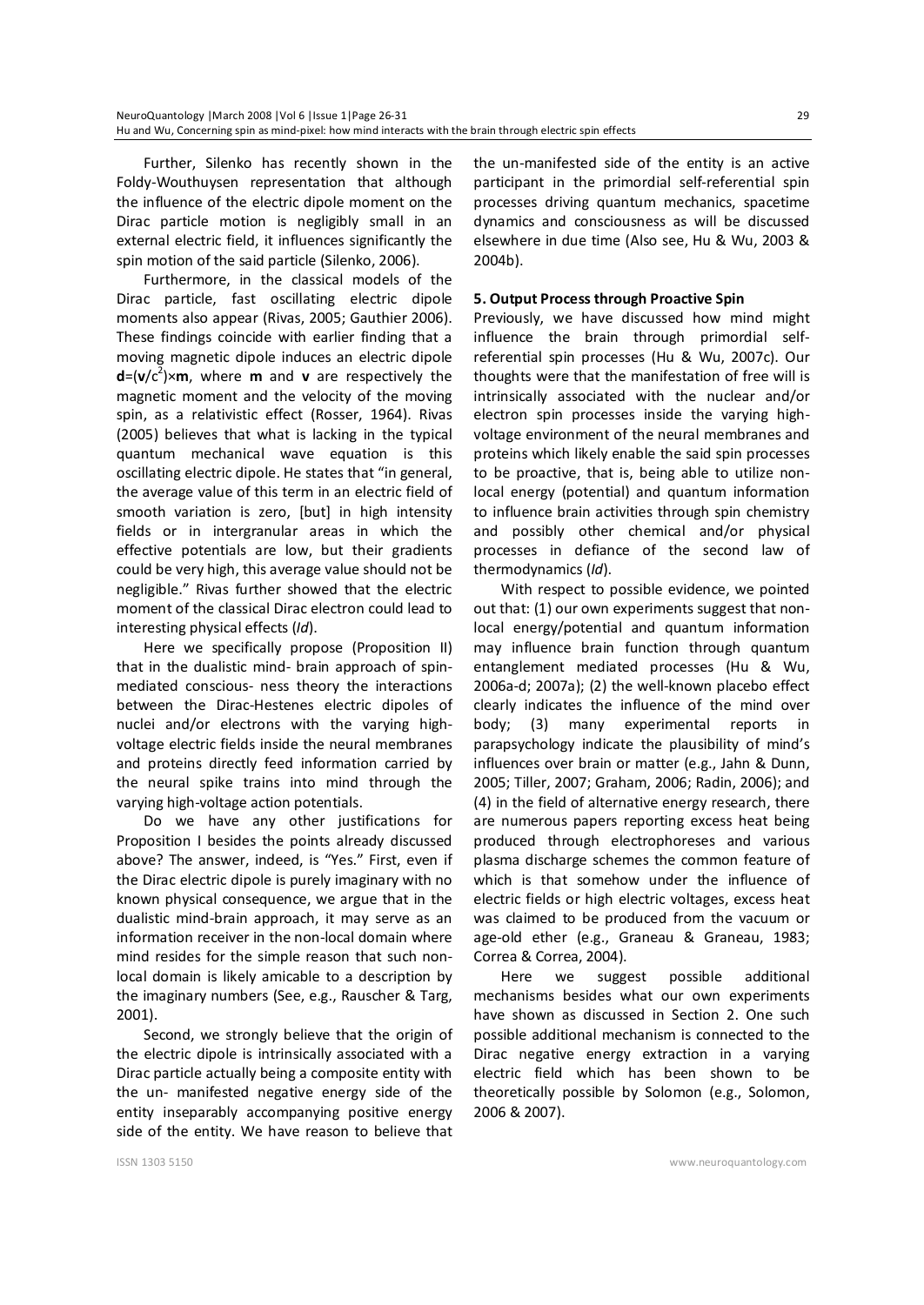The vacuum electrons obey the Dirac equation and the energy of these electrons will change in response to an applied electric field (*Id.*). Solomon has examined the vacuum in Dirac's hole theory and he showed that it is possible to find a varying electric field for which the change in the energy of each vacuum electron is negative (*Id.*). Therefore, according to Solomon, the total change in the energy of the vacuum state is negative and this new state will have less energy than the original unperturbed vacuum state (*id*).

Solomon's theoretical results provide support to the claims of excess heat being produced through electrophoreses and various plasma discharge schemes (e.g., Graneau & Graneau, 1983; Correa & Correa, 2004). The reviewer of this paper has pointed out that the excess heat in plasma discharges can also be explained in terms of vorticity or torsion fields which had escaped our attention but are closely associated with spin.

We don't think that a vacuum electron in a varying electric field can fall into the negative energy state occupied by the un-manifested side of the composite electron. Thus, we propose (Proposition III) that in certain varying external electric field the nuclear and/or electron spins pump (or create) energy from the vacuum and release the same in our spacetime in order to maintain their minimal energy state in the vacuum. We will discuss where the vacuum energy comes from in a separate paper.

Further, as Rivas (2005) pointed out that what is lacking in the quantum mechanical wave equation is possibly the oscillating electric dipole which in high intensity fields or in intergranular areas should not be negligible in its contributions to dynamics of the Dirac particle. Hestenes (2008a & 2008b) has just express similar views with his zitterbewegung model of the electron.

The complication is that in the literal interpretation of Dirac equation in an external electric field, the appearance of an imaginary dipole energy term  $H_{int} = (-i\mathbf{d} \cdot \mathbf{E})$  where *i* is the imaginary unit in the Hamiltonian makes it non-hermitian and the corresponding energy spectrum complexvalued instead of real valued. However, various studies of the non-hermitian Hamiltotians indicate that not only very interesting novel dynamics appear due to non-hermiticity (See, *e.g.*, Aguiar Pinto *et al*, 2003) but also certain classes of nonhermitian Hamiltonians still have real energy spectra (See, e.g., Bender, 2007). We propose (Proposition IV) that these new dynamics involving Dirac-Hestenes electric dipole may be one of several possible mechanisms needed to enable the proactive spin process.

In our defense, we would like to point out that: (1) as discussed above, whether a quantity is real or imaginary in the Hamiltonian depends on the reference frame or representation used; (2) Hestenes' formulism of Dirac equation clearly show that all quantum effects of the electron is intrinsically connected to spin which in turn is tied to imaginary unit *i*. As the reviewer also said, the issue involving imaginary quantities is very difficult. New physics is probably involved as Dirac conjectured but it is worthwhile to keep the option open.

Finally, we propose (Proposition V) that these output processes modulate the action potential, thus influencing the brain, by affecting the crossmembrane electric voltages and currents directly and/or indirectly through changing the capacitance, conductance and/or battery in the Hudgkin-Huxley model.

#### **6. Conclusion**

Electric spin effects are effects of electric fields on the dynamics of nuclear/electronic spins and related phenomena. In this paper, we have explored several such effects and their possible roles in the mind-brain interactions within the framework of spin mediated consciousness theory. We have outlined five propositions. In particulars, we have considered a more specific model of mindbrain interaction in which these effects in the varying high-voltage electric fields inside neural membranes and proteins mediate mind-brain input and output processes.

We have suggested that the input processes in said electric fields are possibly mediated by spin transverse force/torque and/or Dirac-Hestenes electric dipoles both of which are associated with the nuclear/ electronic spin processes. We then suggest that the output processes (proactive spin processes) in said electric fields possibly involve Dirac negative energy extraction processes, as shown by Solomon, of nuclei/electrons and also Dirac-Hestenes electric dipole interactions in said electric fields besides non-local processes driven by quantum information. We have proposed that these output processes modulate the action